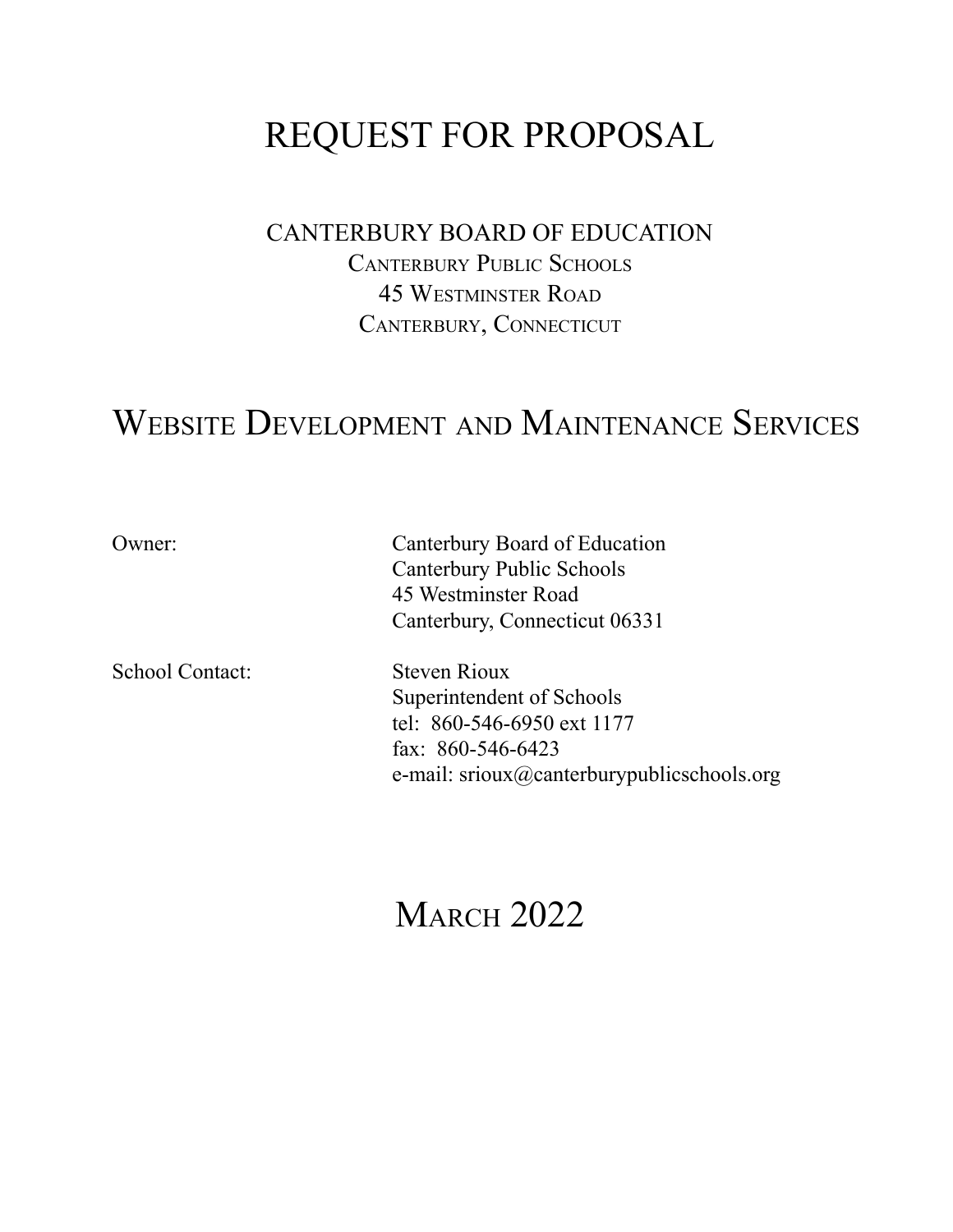## TABLE OF CONTENTS

| Request for Proposal                                      | $\mathbf{1}$            |
|-----------------------------------------------------------|-------------------------|
| Background                                                | 1                       |
| Specifications                                            |                         |
| Purpose                                                   | 2                       |
| Objective                                                 | $\frac{2}{2}$           |
| <b>Special Requirements</b>                               |                         |
| Background – School District                              | $\overline{c}$          |
| Website Requirements - School District                    | $\overline{\mathbf{3}}$ |
| Organization and Content                                  | $\overline{4}$          |
| Alternatives and Exceptions                               | 5                       |
| Contingencies and Changes                                 | 5                       |
| Insurance                                                 | 5                       |
| Information to Vendors                                    |                         |
| Receipt and Opening of Request for Proposals<br>$\bullet$ | 6                       |
| Method of Request for Proposal                            | 6                       |
| Fees                                                      | 6                       |
| Subcontractors                                            | 6                       |
| Obligation of Vendor                                      | 6                       |
| Payments<br>$\bullet$                                     | $\tau$                  |
| Assignment of Contract                                    | $\overline{7}$          |
| Withdrawal of Proposal                                    | 7                       |
| <b>Evaluation Criteria</b>                                | $\boldsymbol{7}$        |
| Response Forms                                            | 8                       |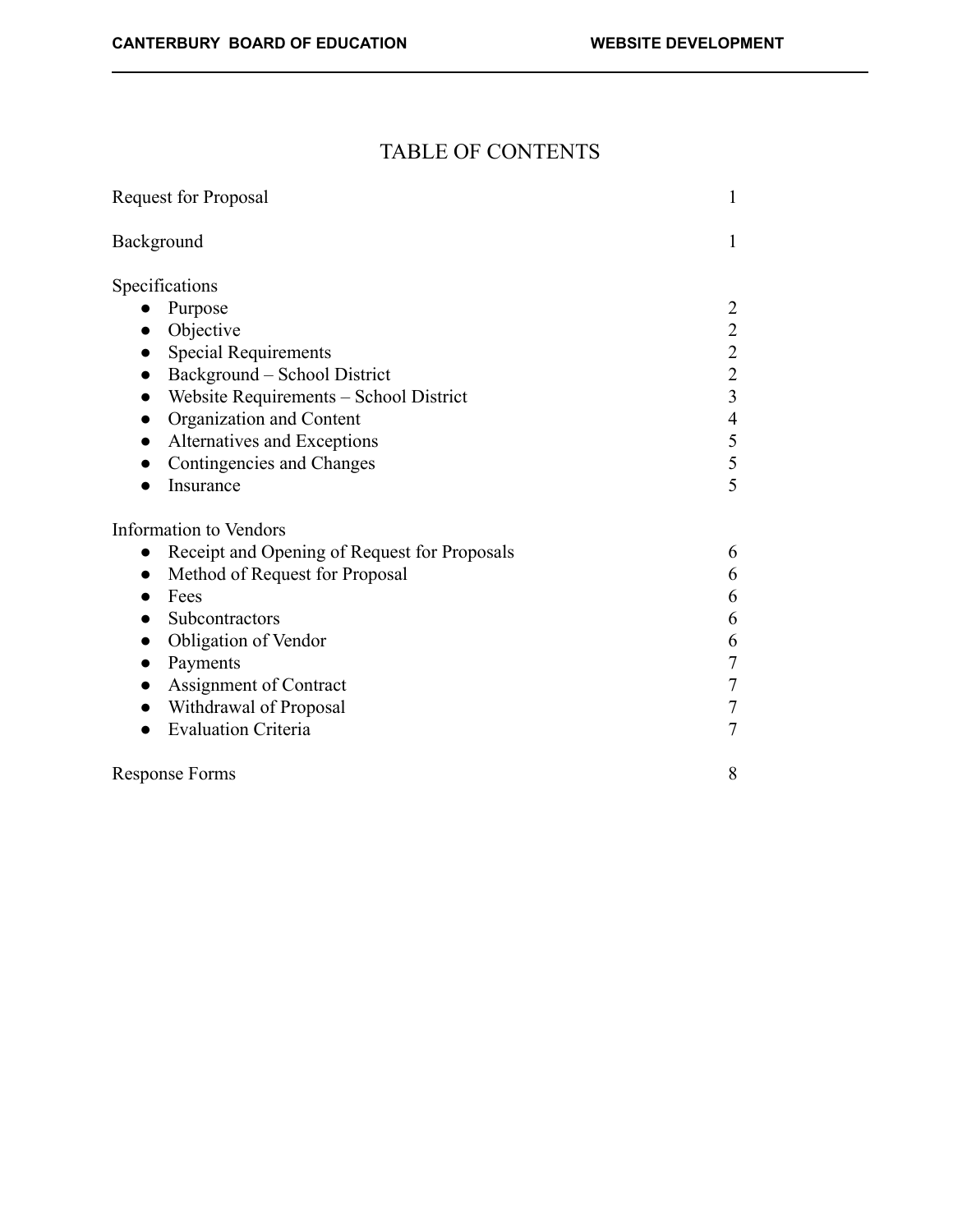## REQUEST FOR PROPOSAL

## ISSUING OFFICE: CANTERBURY BOARD OF EDUCATION CANTERBURY PUBLIC SCHOOLS 45 WESTMINSTER RD CANTERBURY, CT 06331

PROJECT: Website Development, Hosting and Maintenance

Canterbury Board of Education is submitting a Request for Proposal for website development, hosting and maintenance services. Vendors are invited to submit a sealed request for proposal on the Response Form provided in accordance with the requirements of this request for proposal and the following instructions.

Canterbury Board of Education will receive responses until 3:00 PM on May 16, 2022, at the Superintendent's Office. Interested parties are invited to attend. Proposals will be opened publicly and read aloud immediately after the specified closing time.

Proposals are to be submitted on the enclosed Response Form in a sealed envelope and addressed as follows:

> Canterbury Board of Education RFP – Website Development 45 Westminster Road Canterbury, CT 06331

Refer to the "Specifications" of this Request for Proposal for other requirements. No vendor may withdraw their proposal within three (3) calendar days after the actual date of opening thereof without the consent of the Sprague Board of Education.

This Request for Proposal may be downloaded from the town website at [www.canterburypublicschools.org](http://www.canterburypublicschoolsl.org)

Prospective vendors' attention is referred to the State requirements pertaining to conditions of employment to be observed, including Workmen's Compensation and Equal Employment Opportunities.

The Canterbury Board of Education reserve the right to waive irregularities and to reject any or all responses, wholly or in part, to waive any informalities or defects in any or all responses and to make awards deemed in the best interest of the Canterbury Board of Education, which may not be the lowest priced option.

#### **BACKGROUND**

The Canterbury Board of Education is accepting proposals for Website Development, Hosting and Maintenance Services. The Canterbury Public Schools is considered rural and is comprised of two schools, Canterbury Elementary School and Dr. Helen Baldwin Middle School. Canterbury Public Schools houses Grades Pre-Kindergarten through 8 and has 472 students and 112 staff members.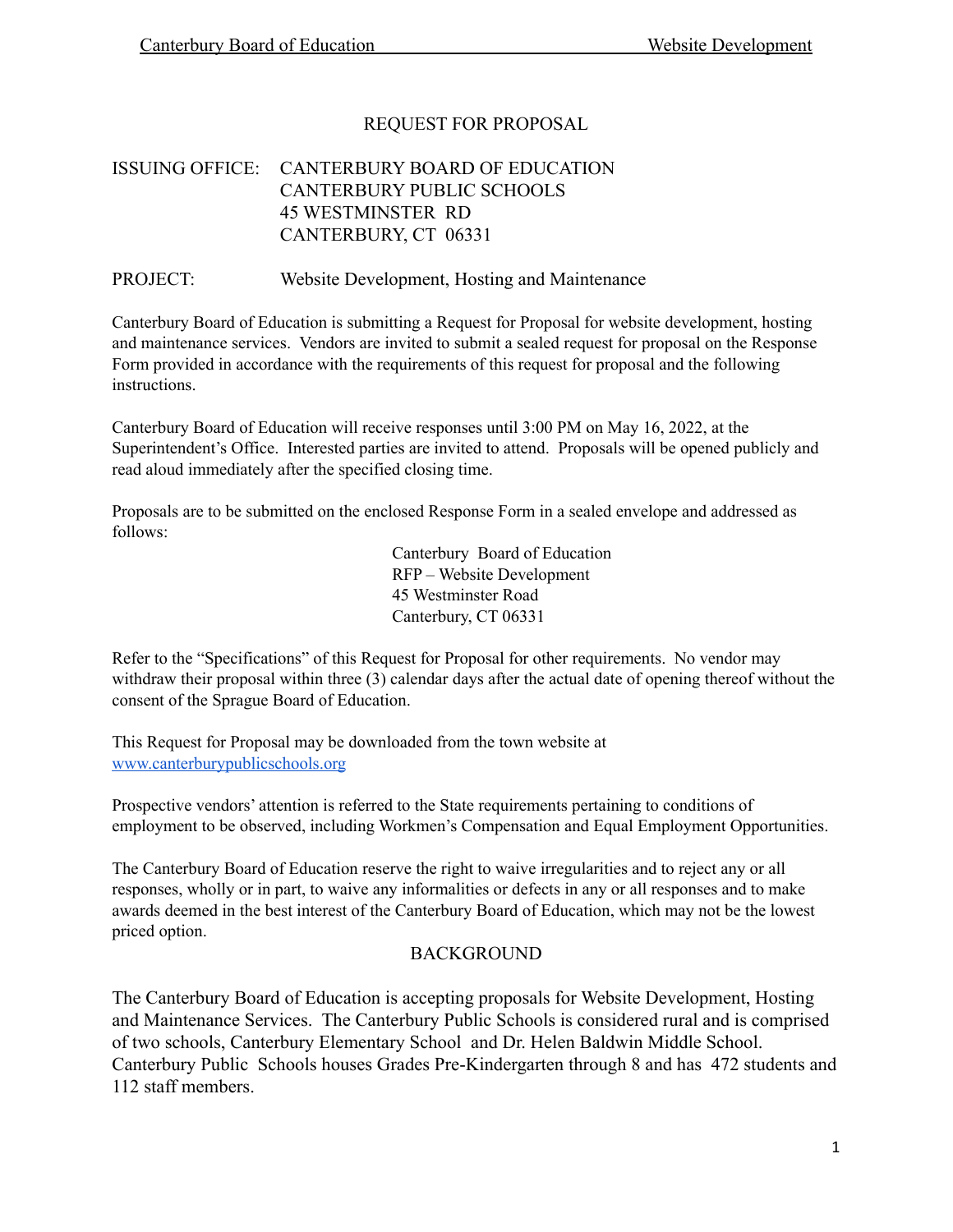## SPECIFICATIONS

## *1. PURPOSE*

The purpose of this request for proposal is to solicit and select the most qualified vendor to:

- A. Develop a cost-effective, interactive Internet Website for the Canterbury Public Schools (hereinafter called the "Schools"), and
- B. Maintain the Schools site on a server not owned by the Schools. Maintenance of the website will be determined by the successful vendor. The successful vendor shall demonstrate proficient knowledge and experience in website development, hosting and maintenance. The Schools reserve the right to have the website hosted with different vendors.
- C. Transfer the existing website information from the School website.

## *2. OBJECTIVE*

The Schools website must be flexible in design with the ability to expand, customize or upgrade. Content management should be customer-maintained in a user-friendly interface. Vendor must identify the minimum and optimum hardware configurations and other equipment needed by the Schools to operate their websites. Vendors must itemize prices for website development, maintenance, support and training.

## *3. SPECIAL REQUIREMENTS*

The vendor must have developed a website in at least three (3) other school districts and have been operational for a minimum of one (1) year prior to the submission of this request for proposal. Website development for other public and private sector clients will be considered; however, experience with school districts is preferred.

## *4. BACKGROUND – Canterbury Public Schools*

The Schools are a non-profit organization dedicated to the education profession. The Schools currently maintains one (1) website www.canterburypublicschools.org. The School's Website is an important means for communicating with the community and public at large. The website hosts information such as: school officials, Board of Education minutes, the school calendar, job opportunities and school events. In addition, it provides a link to each of its departments as well as links to other sites of interest.

Our targeted audience includes parents, town officials, taxpayer groups, community members, and any individual with an interest in education.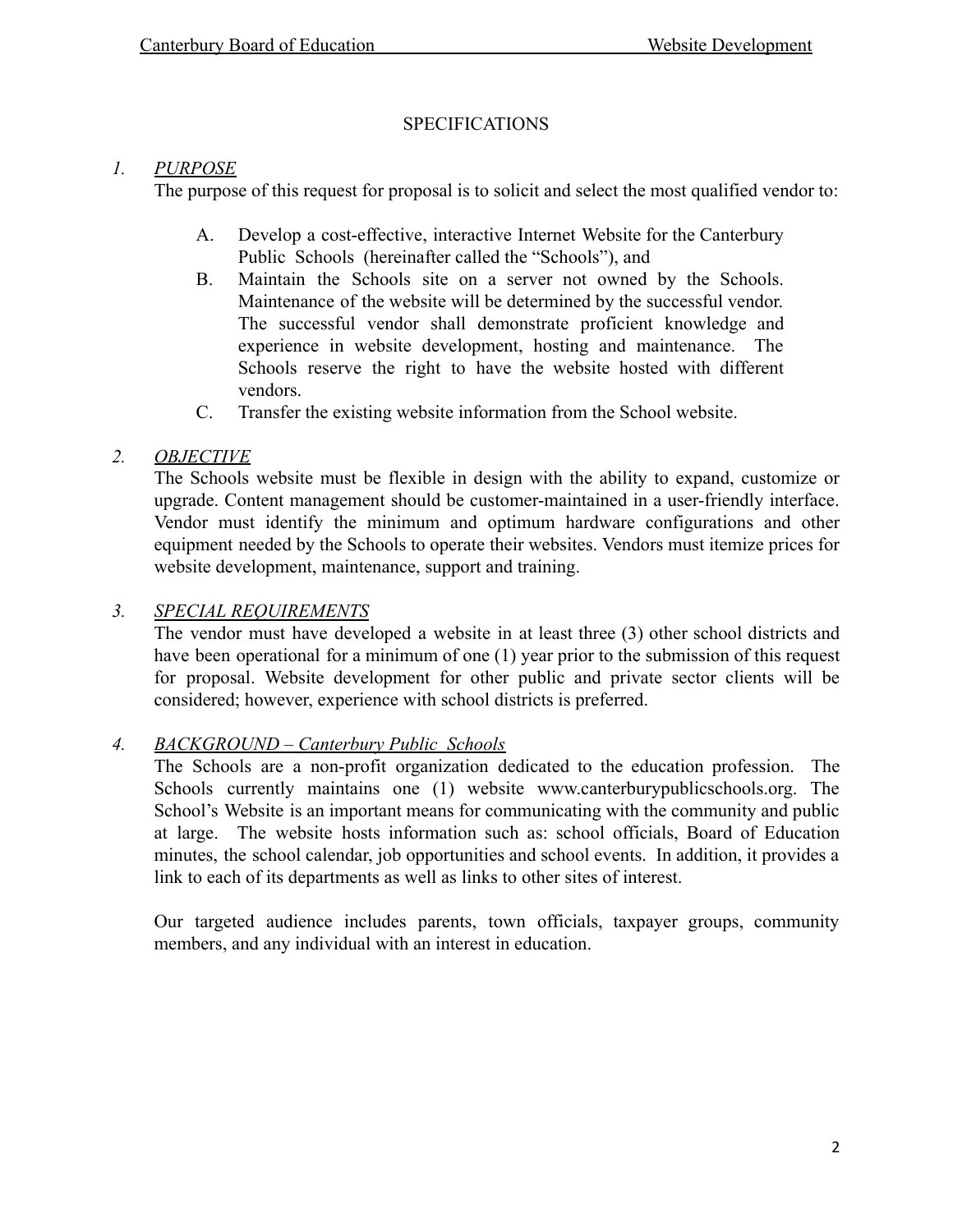- *5. WEBSITE REQUIREMENTS Canterbury Public Schools*
	- A. The website for the Schools would have one (1) home page. Vendors will work with a team from the Schools to design the theme.
	- B. The navigation of the sites should make it easy for visitors to find the information they are looking for. The navigation should be consistent throughout the sites. A home page button is to be incorporated on each page so that the user can get back to the home page easily without having to hit the "back" button. Ease of navigation for the users is also required.
	- C. Vendors are expected to work with the Schools to develop the appropriate sections for the content areas. The Schools will be responsible for the content.
	- D. The website must include functionality for items such as, but not limited to: minutes, calendars, staff directories, policies, and school events. The website must allow for future enhancements.
	- E. The Schools must be able to maintain the content of this website through an interface that is user-friendly with no knowledge of HTML required.
	- F. The content management system should have appropriate security. The system must be accessible by user profile and password, with the ability to assign different levels of access to enter and/or update content. An audit trail by user is required with the ability to inquire by user name and date.
	- G. Users must have the ability to add, edit and delete information, attach photos, videos, audio and other electronic files as well as link other related information.
	- H. Vendors must provide a comprehensive on-site training plan for key members of the School using the content management system: including but not limited to, installation, maintenance, troubleshooting, and use. Training shall include proper safeguards against corruption of data during operation, maintenance, and troubleshooting. The training plan should itemize the number and length of training sessions included and cost for additional sessions.
	- I. Vendors will be required to convert the information on the existing website to the new website.
	- J. Acceptance of the website is determined upon successful installation and testing of the software and forty-five (45) days operating in a live environment with minimal need for intervention.
	- K. The option to add a web page for each teacher is to be included in the pricing proposal. The district employs 50 teachers.
	- L. Website must meet all ADA Requirements.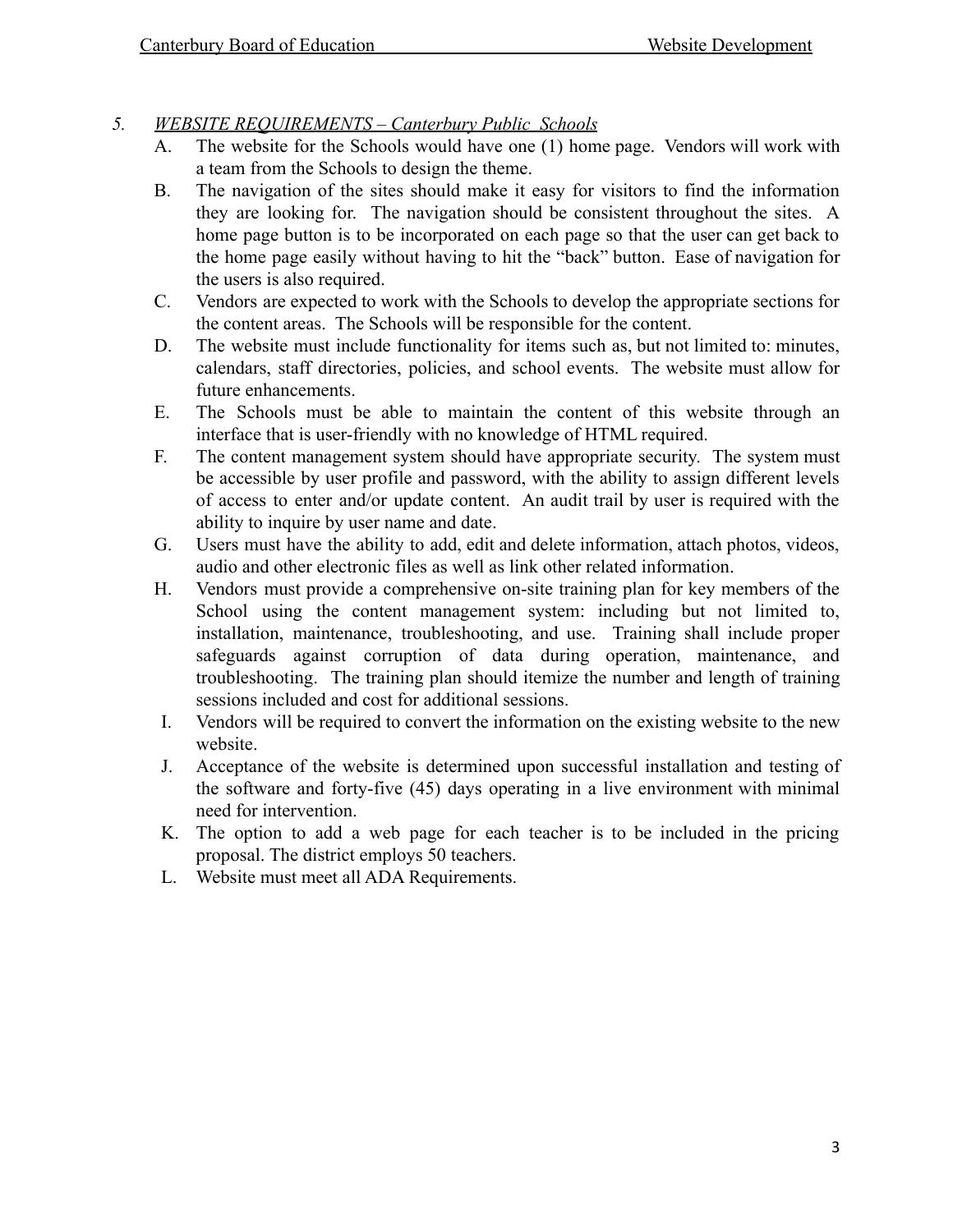## *6. ORGANIZATION AND CONTENT*

Request for Proposals must include the following:

## Section 1: Submittal Letter

Vendors shall submit a cover letter addressed to the School, signed by an authorized principal or agent of the company, which provides an overview of the vendor's proposal, as well as the name, title, phone and fax numbers, and email address of the person to whom the Schools may direct questions concerning the response to the request for proposal. The letter should also include a statement by the vendor accepting all terms and conditions in the request for proposal, signed by an officer or other individual with authority to bind the company.

#### Section 2: History of the Company and Resumes

Vendors must include a brief history of the company including:

- a) Length of time the company has been in business
- b) Maintenance and support services
- c) Other company products and services
- d) Company size and organization
- e) Resumes of key individuals that will be assigned to this project
- f) Total number of websites that the company has developed and is currently maintaining, and the number of these that are for school districts and/or municipalities. Include website address for these clients.

#### Section 3: Detailed Proposal

Vendors must include a detailed narrative of:

- a) Website Development
- b) Conversion of existing website information
- c) Training Program
- d) Technical Support
- e) Annual Website Hosting
- f) The proposed software, services, and products required by the School to support the website
- g) The recommended base bandwidth and file storage capacity suggested to support the website
- h) A proposed implementation plan, including installation, training, testing, and beginning of live operation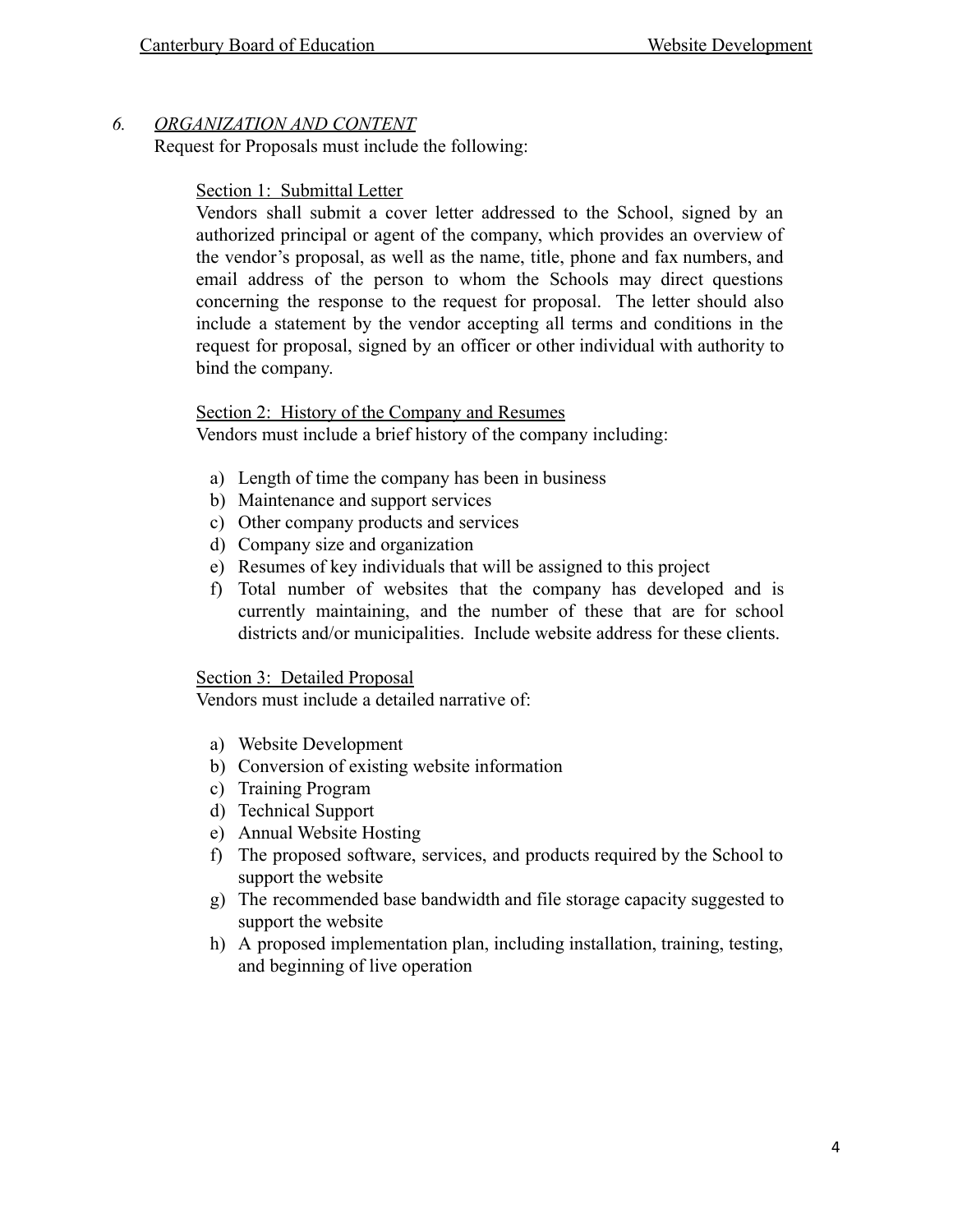## Section 4: Fee Proposals

All vendors will submit fee proposals for the Schools that contain any and all costs associated with full implementation of the project. All items shall be clearly described showing firm or estimated quantities, as appropriate, together with the unit price and price extensions for each item. The price proposal shall further contain a statement guaranteeing that the price proposal contains all components necessary to satisfy full implementation. All services must be included in this fee proposal. The Schools are exempt from the Sales and Use Tax imposed by the State of Connecticut. Such taxes must not be included in the fee. The Schools reserves the right to negotiate fees and payment schedules with the selected vendor.

## Section 5: References

A list of references of at least three (3) current clients with websites that have been operational for at least twelve (12) months prior to date of submission of proposal. School district clients and municipality clients are preferred.

## *7. ALTERNATIVES AND EXCEPTIONS*

These specifications describe the desired features of the project. Only slight additions or changes would be expected to be negotiated with the successful vendor in order to resolve any variances between the specifications and the final contract. Vendors may submit Alternate Proposals which deviate from the Specifications; however, alternates shall be clearly identified as such, shall meet all requirements of the request for proposal and shall include a discussion of the purpose and benefits to such alternate.

## *8. CONTINGENCIES AND CHANGES*

Proposals shall be firm and not made contingent upon uncertain events or engineering that will not have occurred until after the contract is awarded. Proposals should be based on prices in effect at the time the proposal is submitted.

## *9. INSURANCE*

Vendors shall obtain and maintain, at the Vendor's expense, such insurance as will protect the Vendor from claims under Workers' Compensation and Comprehensive General Liability Insurance that will protect the Schools from all claims of bodily injury, death or property damage which may arise from the performance by the Vendor or the Vendor's employees in their functions and services to the Schools.

Limits of insurance shall be \$1,000,000 per occurrence, \$3,000,000 aggregate. Workers' Compensation shall be in accordance with Connecticut Statutes. The selected vendor shall, within five (5) business days of the award, provide proof of this insurance.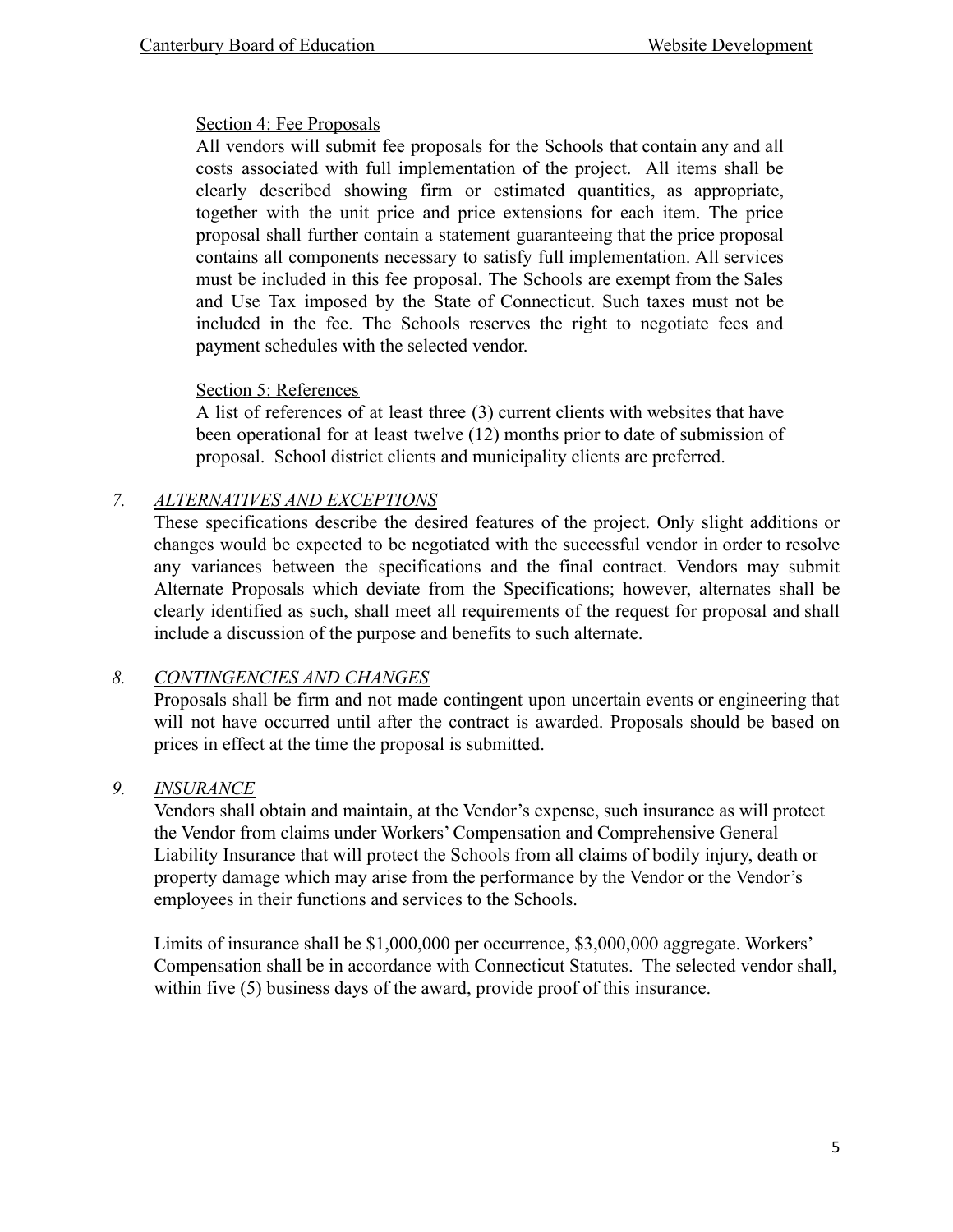## INFORMATION TO VENDORS

#### *1. RECEIPT AND OPENING OF REQUEST FOR PROPOSALS*

Request for proposals are to be submitted in a *sealed* envelope and *mailed* or *delivered* to: Canterbury Board of Education RFP – Website Development 45 Westminster Road Canterbury, CT 06331

The deadline for submitting a proposal is May 16, 2021 at 3:00 PM at which time the proposals will be opened.

#### *2. METHOD OF REQUEST FOR PROPOSAL*

Vendors shall be certified or licensed, if appropriate, by the State of Connecticut, or state of appropriate jurisdiction. The Schools may make such investigations as it deems necessary to determine the ability of the Vendor to perform the service, and the Vendor shall furnish to the Schools all such information and data for this purpose as the Schools may request. The Schools reserves the right to reject any proposal if the evidence submitted by, or if an investigation of such Vendor fails to satisfy the Schools that such Vendor is properly qualified to carry out the obligations of the contract and to complete the work contemplated therein. Conditional proposals will not be accepted.

#### *3. FEES*

All fees shall include, if appropriate, any travel expenses.

#### *4. SUBCONTRACTORS*

The Vendor is specifically advised that any person, firm or other party to whom it is proposed to award a subcontract under this contract must be acceptable to the Schools and that approval of the proposed subcontract award cannot be given by the Schools unless and until the successful Vendor submits all information and evidence to the School regarding the proposed subcontractor. Although the Vendor is not required to attach such information and evidence to the proposal, the Vendor is hereby advised of this requirement so appropriate action can be taken to prevent subsequent delay in subcontract awards.

## *5. OBLIGATION OF VENDOR*

- a) At the time of the opening of the proposals, each Vendor will be presumed to have read and to be thoroughly familiar with this request for proposal. The failure or omission of any Vendor to receive or examine any form, instrument or documents which has been sent to the address given by such Vendor, or the failure of the Vendors to familiarize themselves with the conditions relating to the specifications shall in no way relieve any Vendor from any obligation in respect to the proposal.
- b) The Vendor is responsible for submitting a proposal that will conform to all existing Federal and State of Connecticut statutes, ordinances, and regulations. Attention is called specifically to the state requirement relative to licensing of corporations and registrations of partnerships and fictitious names.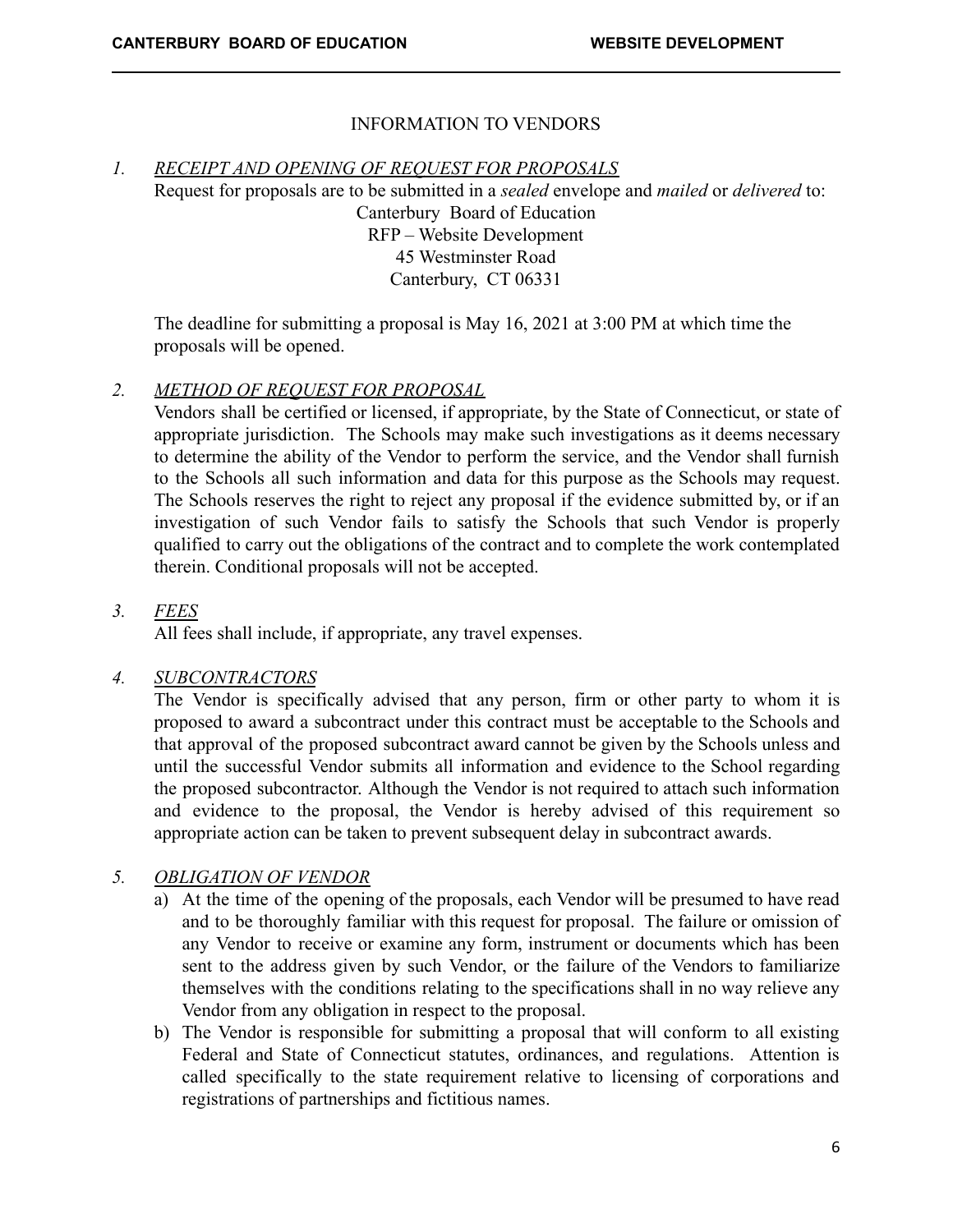## *6. PAYMENTS*

- a) The Schools will negotiate a payment plan with the successful vendor.
- b) The Schools are exempt from the payment of the Sales and Use Tax of the State of Connecticut. Such taxes should not be included in the proposal price.

## *7. ASSIGNMENT OF CONTRACT*

No contract may be assigned without the consent of the Schools as represented by the Superintendent or his/her designee.

## *8. WITHDRAWAL OF PROPOSAL*

Proposals may be withdrawn personally or on written request dispatched by the Vendor in time for delivery in the normal course of business prior to the time fixed for opening, provided that written confirmation of a facsimile request, is placed in the mail and postmarked prior to the time set for the opening. Negligence on the part of the Vendor in preparing the proposal confers no right of withdrawal or modification of the proposal after such proposal has been opened.

#### *9. EVALUATION CRITERIA*

Proposals will be evaluated according to the following criteria:

- Background and experience;
- $\bullet$  Length of time in business;
- The company's client references and demonstrated record of successful implementation in at least three (3) clients;
- Quality, clarity, responsiveness and completeness of proposal in conformance with instructions;
- Cost of project

All evaluations and judgments about the proposals shall be made solely by Schools representatives. All selection decisions shall be made by the Schools in its complete and sole discretion. The Schools will select the proposal it deems as the best possible solution and value for the Schools, which may not be the lowest priced option. The Schools reserves the right to select different vendors.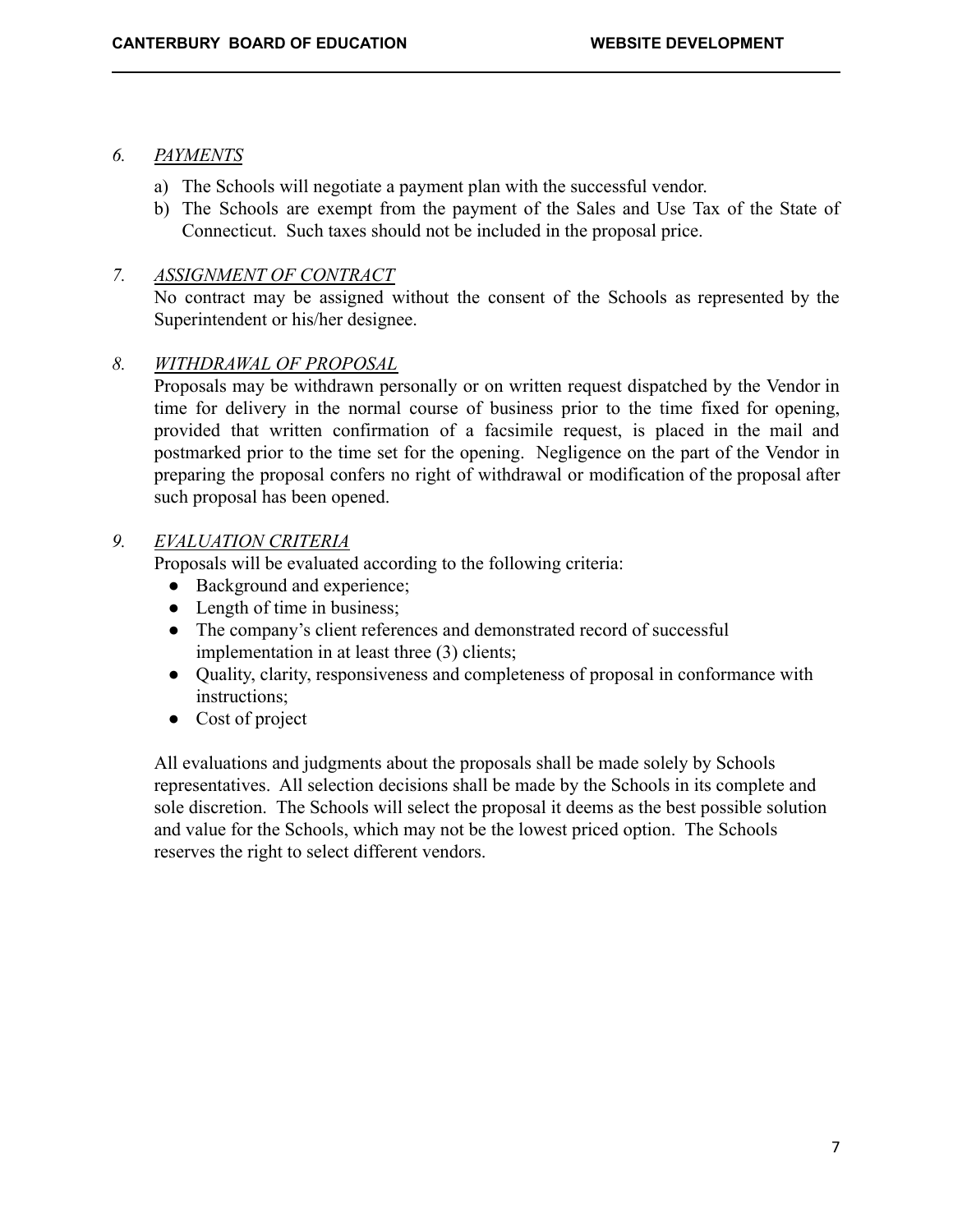|                      | <b>RESPONSE FORM</b>   |
|----------------------|------------------------|
| DATE:                |                        |
| <b>SUBMITTED BY:</b> |                        |
|                      | Firm Name              |
|                      |                        |
|                      | <b>Mailing Address</b> |
|                      |                        |
|                      | City/State/Zip         |
| TELEPHONE:           |                        |
| FAX:                 |                        |
| <b>CONTACT:</b>      |                        |
| Email:               |                        |
| FED TAX ID NO:       |                        |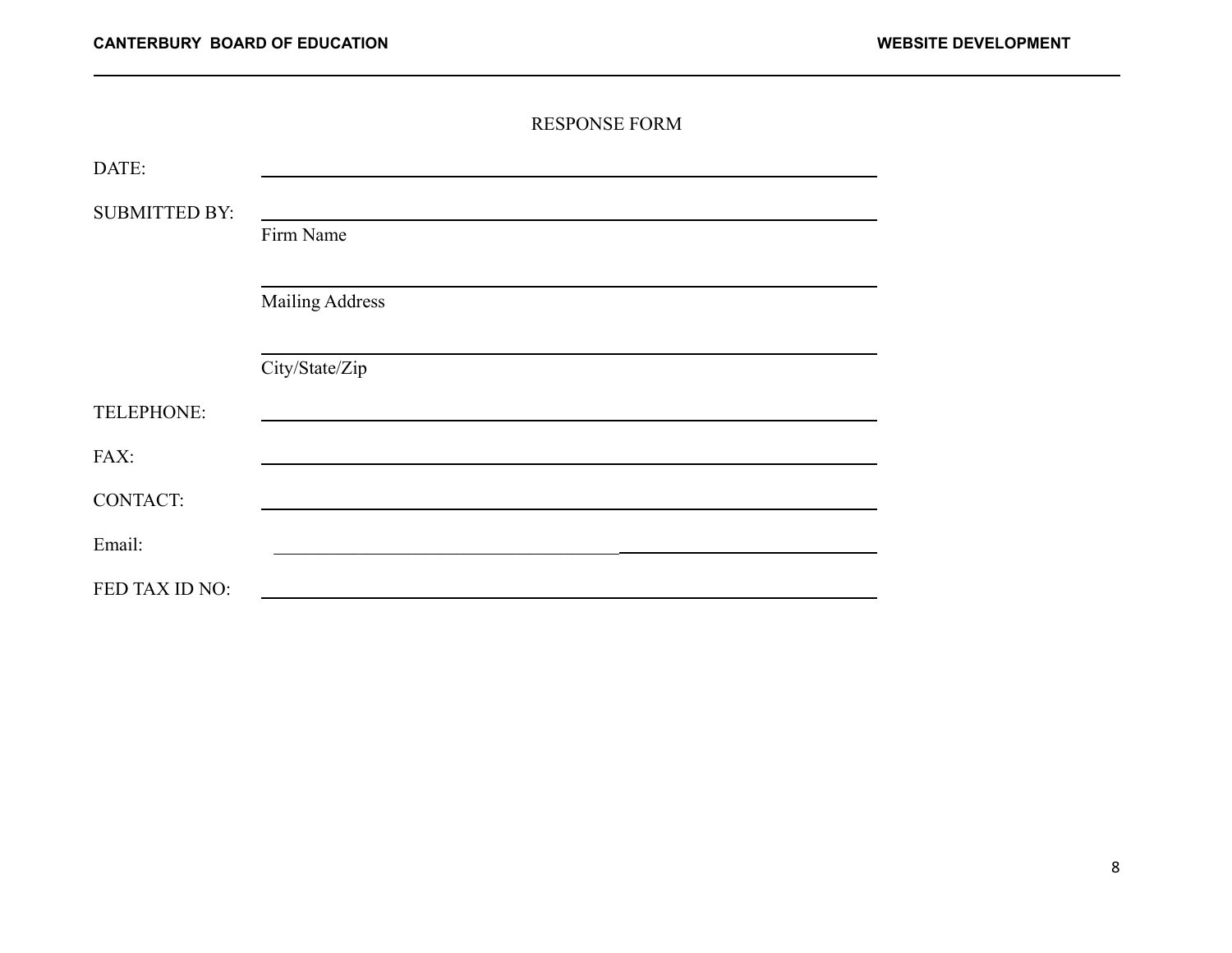1. FEE PROPOSAL

The undersigned hereby attests-by-signature, having examined the details in this request for proposal and proposes to furnish website development and maintenance services as indicated, and hereby offers to enter into a contract to perform the work for the sum as indicated below.

| Description                                    |    |
|------------------------------------------------|----|
| Website Development                            | \$ |
| Transfer of existing website information       | \$ |
| Training of School Personnel                   | \$ |
| (indicate cost per hour and number in group)   |    |
| For example: 1 to 5 people $@$ \$150/hr        |    |
| Estimated number of training hours recommended |    |
| Technical Support Fees (per hour)              | \$ |
|                                                |    |
| <b>Annual Website Hosting Fees</b>             | S  |

The undersigned certifies under penalty of perjury that this proposal is in all respects bonafide, fair and made without collusion or fraud with any other person. As used in this Section, the word "person" shall mean any natural person, joint venture, partnership, corporation, or other business or legal entity.